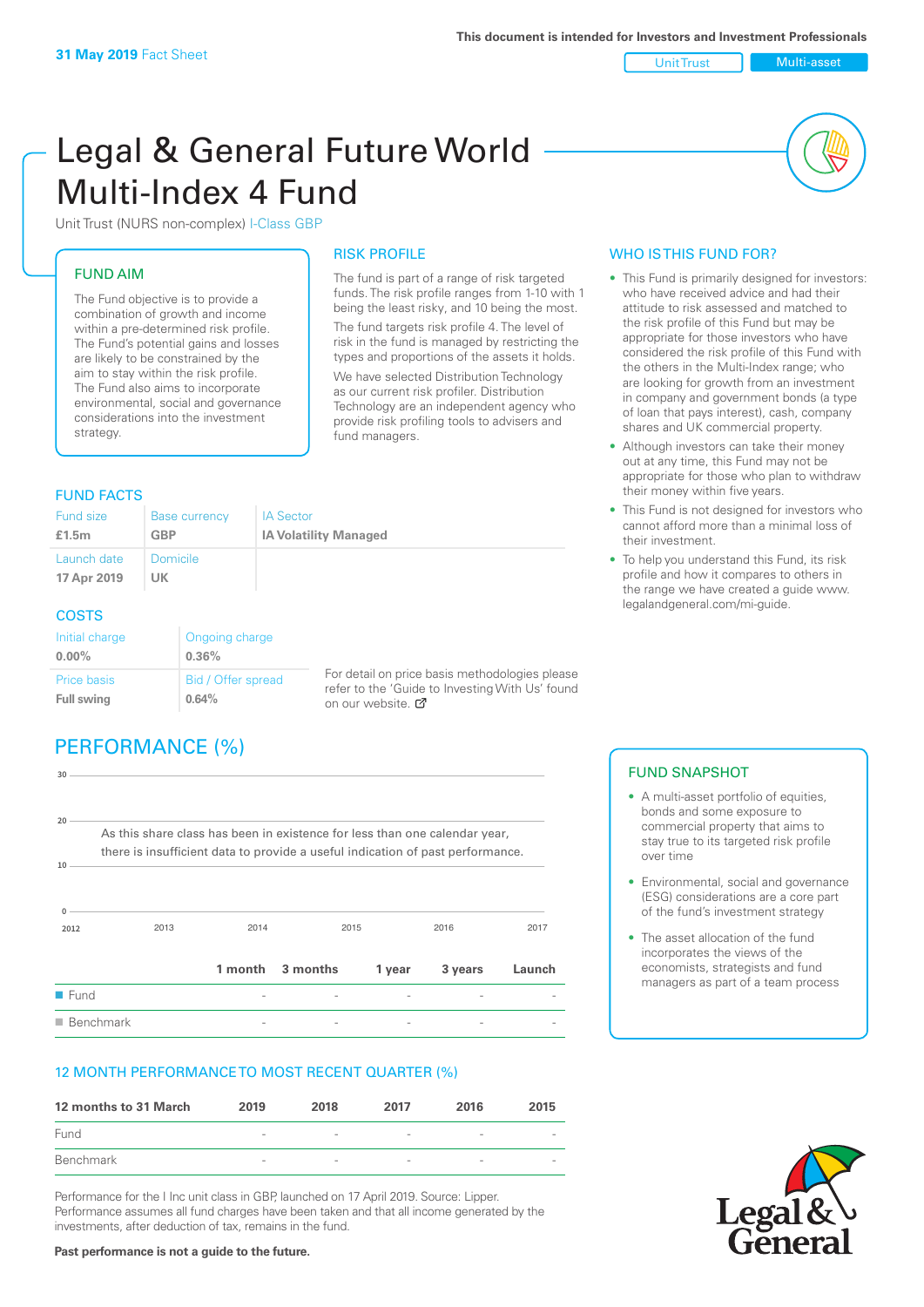## Legal & General Future World Multi-Index 4 Fund

Unit Trust (NURS non-complex) I-Class GBP

## PORTFOLIO BREAKDOWN

All data source LGIM unless otherwise stated. Totals may not sum due to rounding.





#### FUND MANAGERS

The fund managers have responsibility for managing the multi-index fund range. They are part of the Multi-Asset Funds (MAF) team in LGIM. This team focuses on designing and managing multi-asset funds that are tailored to match the specific objectives of various client types. The team sits within a wider Asset Allocation team which combines both depth of experience with a broad range of expertise from different fields, including fund management, investment consulting and risk management roles.

# TOP 10 HOLDINGS (%)

| L&G Future World ESG Developed Fund                | 18.9 |
|----------------------------------------------------|------|
| L&G Future World Global Credit Fund                | 18.0 |
| L&G Short Dated Sterling Corporate Bond Index Fund | 12.6 |
| L&G Future World ESG UK Fund                       | 8.3  |
| L&G Global Inflation Linked Bond Index Fund        | 6.6  |
| L&G High Income Trust                              | 4.4  |
| L&G Japan Equity UCITS ETF                         | 3.5  |
| L&G All Stocks Gilt Index Trust                    | 3.1  |
| L&G ESG EM Gov Bond Local Currency Fund            | 3.1  |
| L&G ESG EM Gov Bond USD Fund                       | 3.0  |